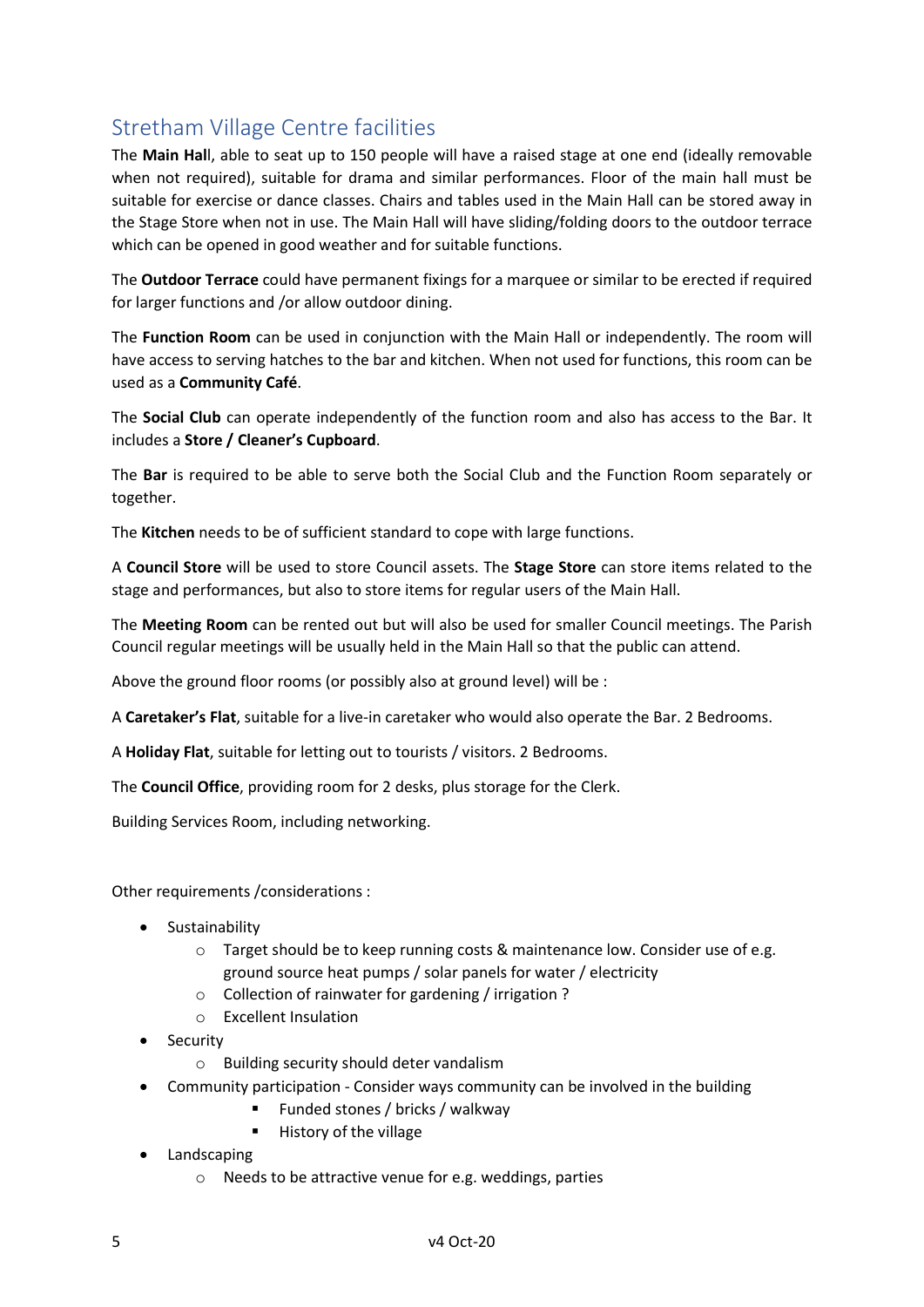# Appendix 1 : Requirements and Architect Brief for Stretham Village Hall

Stretham Parish Council are considering building a new Village Hall within the village to replace the current Parish Rooms which are not considered fit for purpose.

We have already consulted the village through three separate surveys and the following requirements and brief are derived from the responses to the survey and other planning meetings.

Separately, we are progressing with development of a business case for the new building and considering funding options.

To assist with the business case and the plans, we require an initial architect drawing sufficient for us to obtain cost estimates. At a later stage we will commission the engagement for the final architect drawing and oversight of the building project.

Building Requirements

- Main Hall, able to seat up to 150 people. To have a raised Stage at one end (ideally removable when not required), suitable for drama and similar performances. Floor of main hall must be suitable for exercise or dance classes.
- Meeting room, can be split into 2 rooms. Can be used as changing rooms for Stage performers.
- Catering standard kitchen
- Social Club room, with shared bar
- Function room, sharing bar with the Social Club. Can be used in conjunction with main hall for large functions, or separately as a Community Cafe
- **Toilets**. Suitable facilities, including disabled toilets.
- Storage facilities (at least 2 separate areas, one for Council, one for other regular users of the storage. To include storage space for folding table & stacked chairs to be used for functions
- Terrace / outdoor area attached to the main hall to allow events to spill out onto the terrace in good weather
- Foyer area
- Building services, including networking
- Parking area for users coming by car
- Boiler room / Cleaners closet
- To have an eco-friendly / self-sustaining building which minimises operational running costs
- Clerk office, room for 2 desks and storage space for the Parish files
- A caretaker's apartment, close to or attached to the Hall
- An holiday let apartment suitable for letting out to visitors / tourists to generate income to cover costs of the Hall

#### Options - Style

We are considering a style that either :

- Fits into a rural landscape; or
- Is a clearly modern, iconic and distinctive building

#### Deliverable results

- An initial architect drawing sufficient for us to obtain cost estimates, in electronic form
- A presentation of the drawing, concepts and ideas to the Council